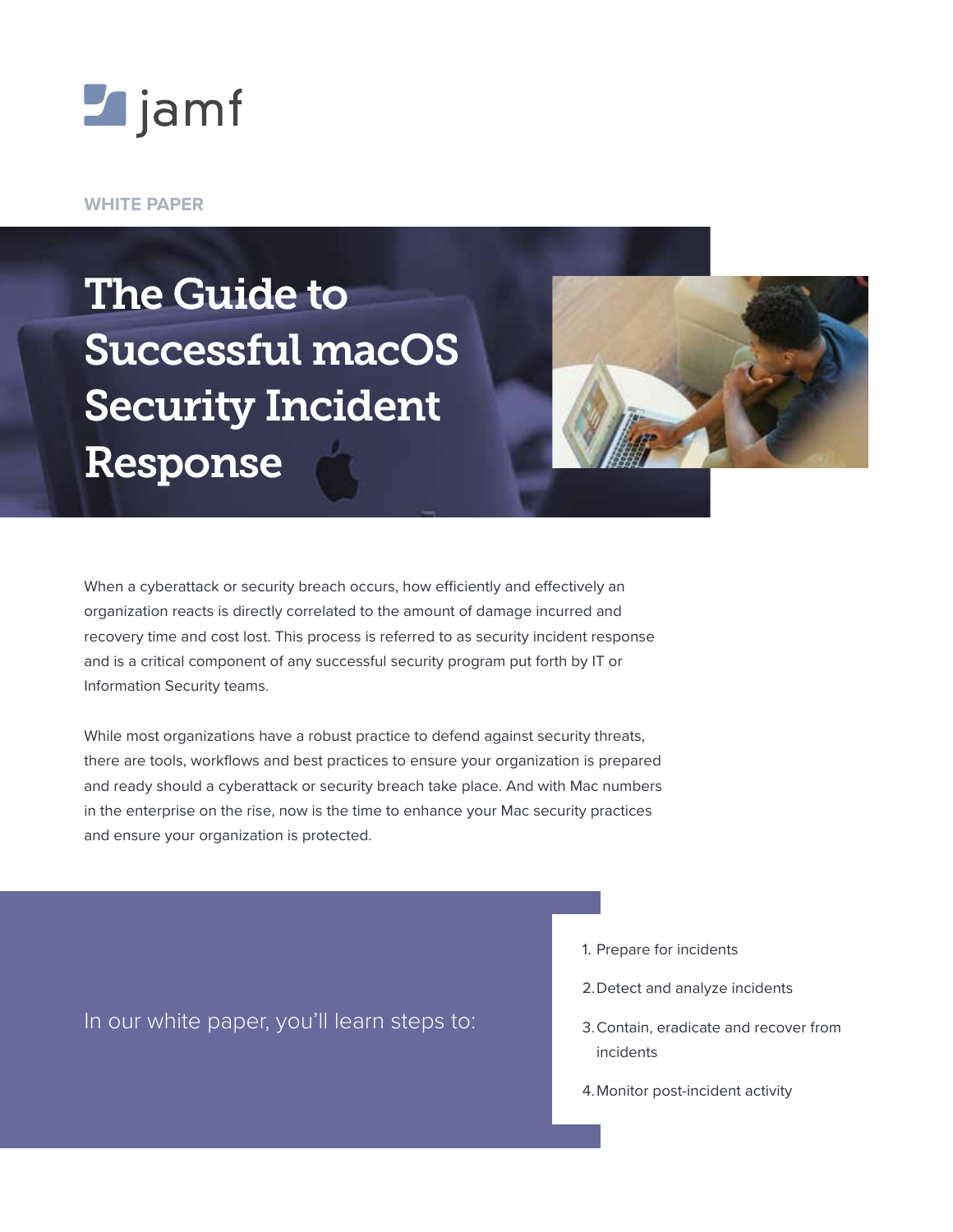# Unique attacks require unique defense

As Mac adoption rises, additional attention is needed within organizations to protect and secure Macs beyond what Windows-centric security solutions provide. Mac has always come with builtin security tools, but new modes of attack and a larger market share demand better methods to protect the operating system and organizational data. But regardless of how you leverage your Mac security solutions, incident response should be methodical and consistent.

As set forth by the National Institute of Standards and Technology (NIST), the four components of a security incident response are:



### **Step 1:** Prepare for incidents

Security is a top priority for almost every organization, and with the shift to a larger remote workforce, it will be even more important. IT admins need endpoints to be as secure as possible. Endpoints must be managed, monitored, patched and configured for security. To do this, a variety of tools come into play.

Jamf Pro provides dashboards that keep you appraised of the state of Mac devices and flags hardware that needs attention. Through patented Smart Group functionality, IT admins can target devices that need to be updated, reconfigured or patched to improve their security posture. This is all done remotely and can be automated without IT physically touching the device.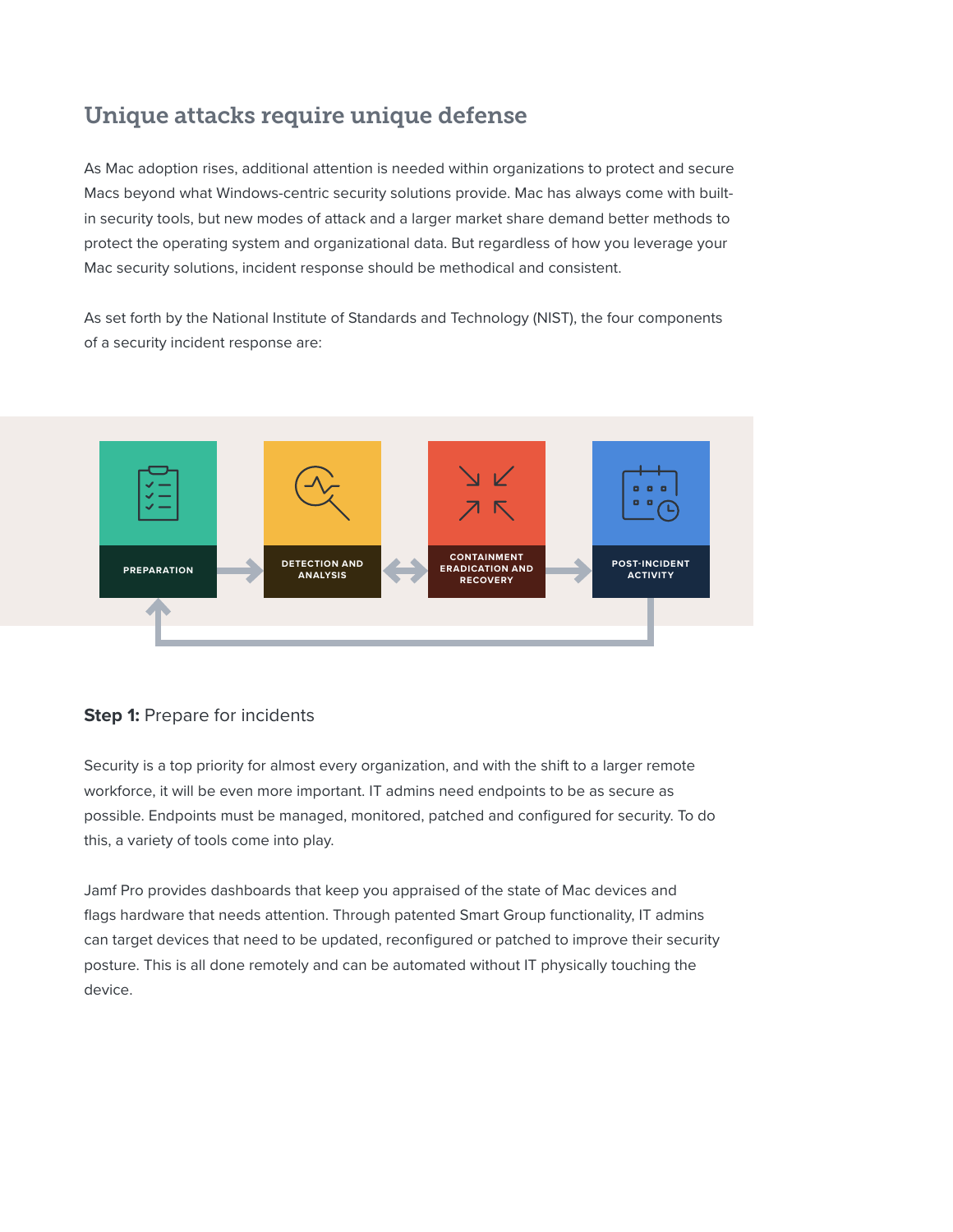

To ensure visibility of what's happening on a device, Jamf Protect — enterprise endpoint protection purpose-built for Mac — gathers process and file information along with other behavioral analysis; all of which are helpful to be used for real-time and post analysis to identify malicious activity and generate alerts. Important things to note:

- Jamf Protect's threat prevention will automatically block and quarantine malware and adware. Organizations that want to limit specific unwanted software can also define that within Jamf Protect through signatures, developer TeamIDs, etc.
- Common attack patterns against macOS are detected through analytics built into Jamf Protect. To ensure that the detection mechanisms mitigate risks correctly, analytics are mapped to MITRE ATT&CK® Framework and provide reliable coverage against attack vectors.
- Jamf Protect collects a robust level of data associated with any identified attack, so you can see all processes, users, groups and binary information when a threat is detected.
- Data and alerts can be sent from Jamf Protect to your SIEM. Additionally, log data from the macOS Unified Logging can be sent directly to your SIEM or other system of record.
- Many attacks have common responses that can be configured and automated for your desired response and remediation actions with Jamf Pro.
- Additional response workflows can be triggered automatically or manually executed during an incident response in Jamf Pro using scoping to Smart Groups to push policies and configuration profiles.

### **Policies and configuration profiles allow for:**

| <b>NETWORK ISOLATION</b>                     | Isolate devices that may be under active attack where the damage needs to be contained.                                                                         |
|----------------------------------------------|-----------------------------------------------------------------------------------------------------------------------------------------------------------------|
| <b>PENALTY BOX</b>                           | Restrict an untrusted user from corporate resources.                                                                                                            |
| <b>LOCK DEVICES</b>                          | Lock users out of a device while you investigate suspicious activity.                                                                                           |
| <b>DELETE OBJECTS</b>                        | Remove unwanted applications, plugins or files from the device remotely.                                                                                        |
| <b>QUARANTINE DEVICES</b>                    | If an incident requires physical access to a device and is unable to be recovered remotely, quarantine and<br>isolate the device until IT has physical control. |
| <b>RUN CUSTOM</b><br><b>SCRIPTS/COMMANDS</b> | Leverage scripts and commands to remotely recover data or device information without physically touching<br>the device.                                         |
| <b>CUSTOM END-USER</b><br><b>MESSAGING</b>   | Communicate information like attack attempts made or organizational policies and best practices directly to<br>end users.                                       |
| <b>RECOVER DEVICES</b>                       | Remotely redeploy macOS and applications to a device that needs to be returned to a clean slate.                                                                |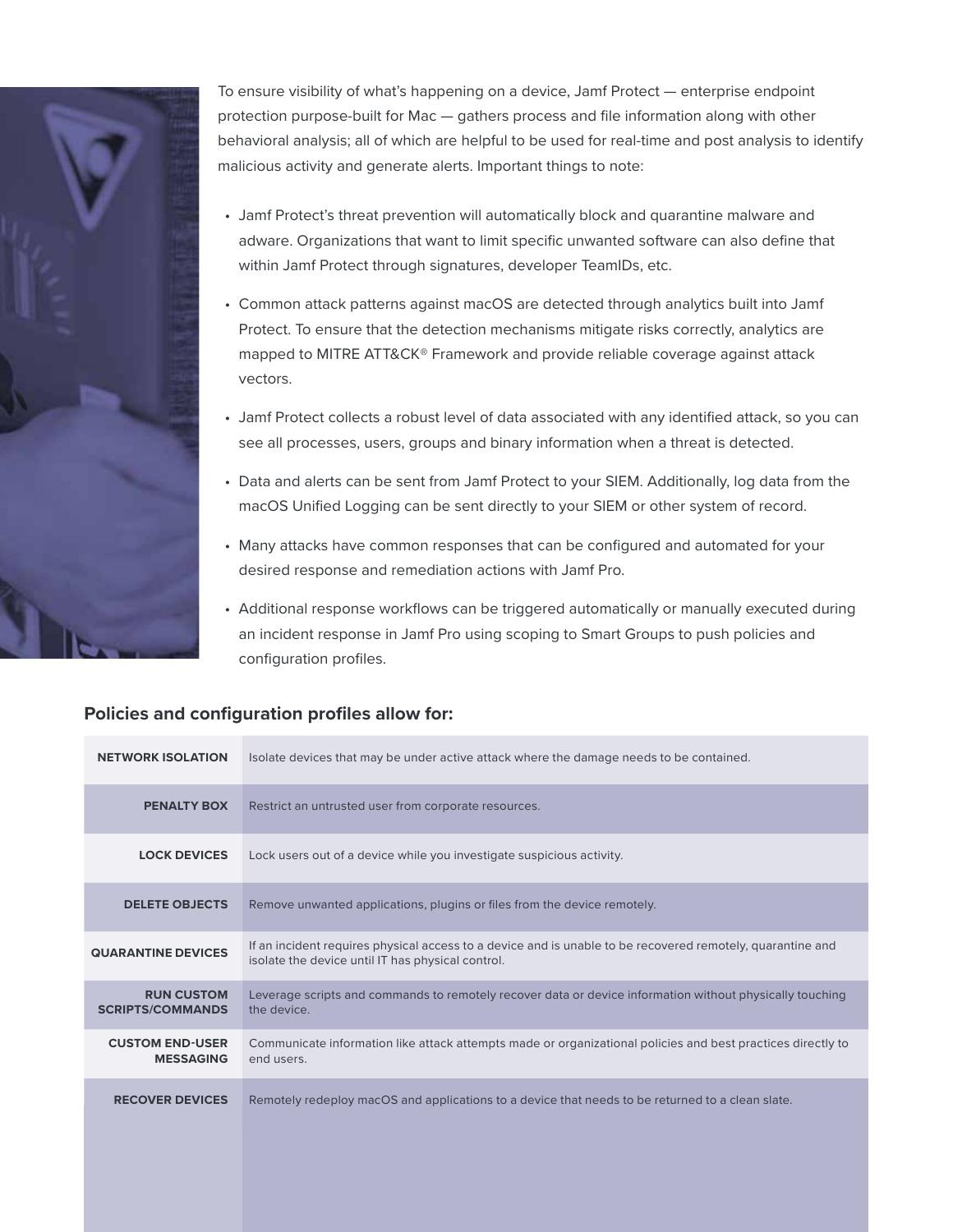## **Step 2: Detection and analysis**

Even with the security team in a position to be alerted in the event of an attack indication, they should still not become complacent. Despite the preparation and preventative mechanisms in place, security teams should assume that attacks will get past their best defenses and be ready to engage.

Imagine an end user accidentally downloads a compromised application…It's time for your endpoint security solution to get to work. When the security incident occurs, and you have no idea what the impact is, you need to collect the relevant information, analyze the threat and have ability to isolate that device to deter further contamination.

Security teams always need more visibility during an incident investigation and they often collect logs from a variety of systems and devices in SIEMs or other log aggregation systems in an attempt to achieve that visibility. When an investigation or audit is underway, an organization can then have a complete and customizable picture of what is happening on their fleet of Macs.

### **Step 3: Containment, eradication and recovery**

When an attack is active in your network, time is of the essence. First, the attack has to be stopped and prevented from spreading to other systems. Because of your preparation, the relevant processes will likely be blocked by Jamf Protect, but that does not mean that other not-so-obvious attacker footholds are eradicated. To minimize the potential for damage when responding to an activity-based alert, Jamf Protect leverages Smart Group technology as well as all mobile device management (MDM) and Jamf Pro commands. Automated response examples include:

- Isolating the machine on the network so it can only talk with management infrastructure.
- Reducing access to cloud or corporate resources.
- Providing guidance to the end user that there is malicious activity on their device and to refrain from further actions.

Once the device is safe and the attack has been stopped, the IT and security teams will want to investigate further into what happened on the device and if there are any other scripts, binaries, backdoors, new credentials or any additional risks that persist. With Jamf, teams can:

- Retrieve blocked binaries from quarantine for inspection.
- Remove identified binaries or other files.
- Identify newly installed applications.
- Identify new local user accounts.